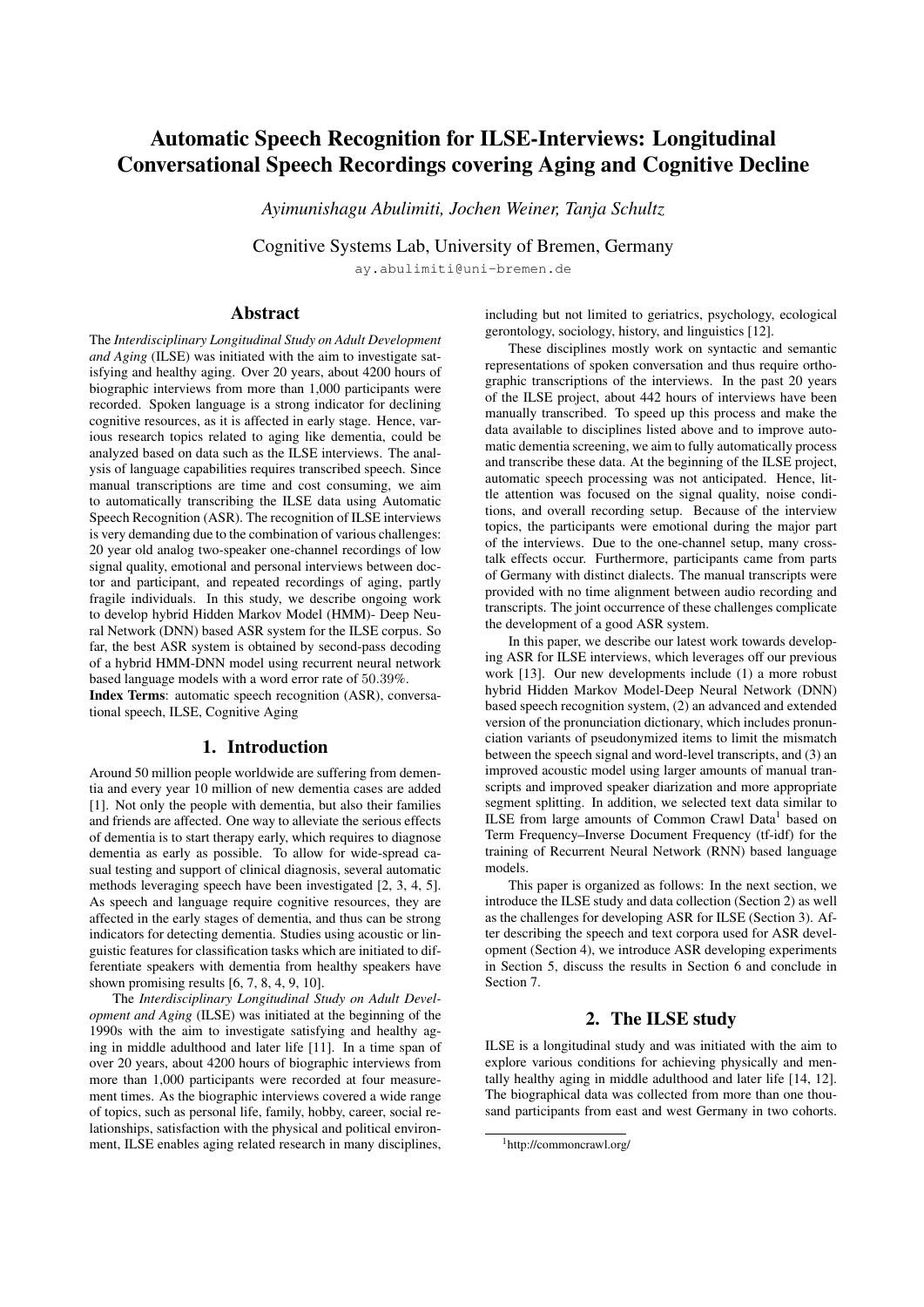Participants were born between 1930-1932 and 1950-1952. The participants were equally distributed by sex and cohort. So far, four measurements have been conducted and more than 4200 hours of interviews were recorded. The biographic interviews were conducted in semi-standardized manner, where participants were asked to give detailed elaborations on the standardized open questions of the interviewers. During the interview, the participants had enough time to think about their answers. The average duration of the interview became shorter with each measurement time, since the gathered biographic information accumulated over time and the interviewer questions were reduced over time. Further details about the ILSE corpus design and procedures can be found in Martin et al. (2000) [12].

The speech recordings of the first two measurements were stored on tapes. From third measurement, digital recording devices were used for the recording. For the speech and language analysis, all interviews have been digitized using a sampling rate of 16kHz, a quantization of 16 bit resolution, and a linear uncompressed encoding in PCM format.

From the interviews of more than 1000 participants, as of today approximately 442 hours of interviews from 74 participants have been manually transcribed. The manual transcripts were provided either per interview (ca. 45 min corresponding to the duration of analog tapes) or part of the interview  $(ca. 0.3 - 2)$ hours) and there were no further alignments between recordings and word-level transcripts. In addition, the transcription quality varies between interviews.

# 3. Challenges for ASR development

Due to the fact that automatic speech processing was not anticipated in the original ILSE study, not much effort was taken to record clean speech [13]. The recordings include interviewers' and participants' speech but also periods with no speech. Quite a lot of background noise from the interview room occurs such as paper shuffling, table tapping etc. and noises from the clinics environment, like ambulance siren, traffic, and alike. Due to the interview guidelines and topics, there is cross-talk between participants and interviewers and major parts of the speech were emotional.

Regarding the manual transcripts, the quality ranges from reliable verbatim to summary script. Moreover, since no further alignments between audio and transcripts within an interview were provided, only the alignments between one side of a cassette of the interview (about 45 minutes) and the corresponding transcripts were available for acoustic training. For the reason of privacy protection, personally identifiable information such as proper names etc., were substituted with generic place holders. The combination of these factors in the ILSE data makes the task of ASR very challenging.

# 4. ILSE Data for ASR development

After our previous work described in Weiner et al. [13], transcripts of 17 additional speakers have been manually transcribed. These new transcriptions were created with a time alignment at the sentence level and cross-talk was identified.

#### 4.1. Data division

As more interviews have been transcribed after our previous work [13], we re-distributed the data into training, development and test set, but still followed the original constraints [13]. The number of participants, audio duration and ratio of audio length in each set is summarized in Table 1.

Table 1: *Number of participants, audio duration [hrs:min] and data proportion of the ILSE training, development, and test sets*

|                       | <b>Training</b> | <b>Development</b> | Test      |
|-----------------------|-----------------|--------------------|-----------|
| <b>Participants</b>   | 68              | 12                 | 11        |
| <b>Audio duration</b> | 355:49          | 43:11              | 44:24     |
| <b>Proportion</b>     | 80.24%          | 9.74%              | $10.02\%$ |

In order to improve the training of ASR, we also put effort into the alignment between the existing word-level transcriptions and reasonable lengths of audio segments . The total duration of segments over different length-ranges is shown in Table 2. Currently, 80% of the segments are shorter than 30 minutes, but 20% of segments (about 86 hours) are longer than 30 minutes.

Table 2: *Total duration of segments (in [hrs:min]) over length ranges (in minutes) for ILSE training, development, and test set*

| Segment length | $1 - 10$ | $10 - 15$ | $15 - 30$ | $30 - 60$ |
|----------------|----------|-----------|-----------|-----------|
| Training       | 155:11   | 145:39    | 22:46     | 31:04     |
| Development    | 13:23    | 3:01      | 2:23      | 24:23     |
| Test           | 7:00     | 2:16      | 4:52      | 31:38     |
| Total duration | 175:34   | 150:56    | $-30:01$  | 86:05     |

#### 4.2. Text corpus

#### *4.2.1. In-domain text data*

As mentioned in Weiner et al. [13], the manual transcripts were unstructured and used different formats. The newly obtained manual transcripts were pre-processed with a similar procedure as in our previous work. Personally identifiable information has been substituted with generic place holders. Digits, abbreviations and annotations like pauses and hesitations have been normalized. The statistics of word types (number of distinct words in the transcriptions), word tokens (total number of words in the transcriptions) and utterances in each data set are shown in Table 3.

Table 3: *Amount of word types, word tokens and utterances in the ILSE training, development and test sets*

|                    | <b>Training</b> | Development | <b>Test</b> |
|--------------------|-----------------|-------------|-------------|
| Word types         | 56k             | 16k         | 16k         |
| <b>Word tokens</b> | 2.98 M          | 339k        | 368k        |
| <b>Utterances</b>  | 41.270          | 8.122       | 3.623       |

#### *4.2.2. Out-domain text data*

For the training of Recurrent Neural Network-based language models (RNNLM), external text data are used in addition to the ILSE training text data. Since ILSE consists of auto-biographic interview, more emphasis is put on selecting data which has possibly similar content to biographic interviews. Fortunately, freely accessible text corpora like Common Crawl are available. We use the semi pre-processed Common Crawl data in German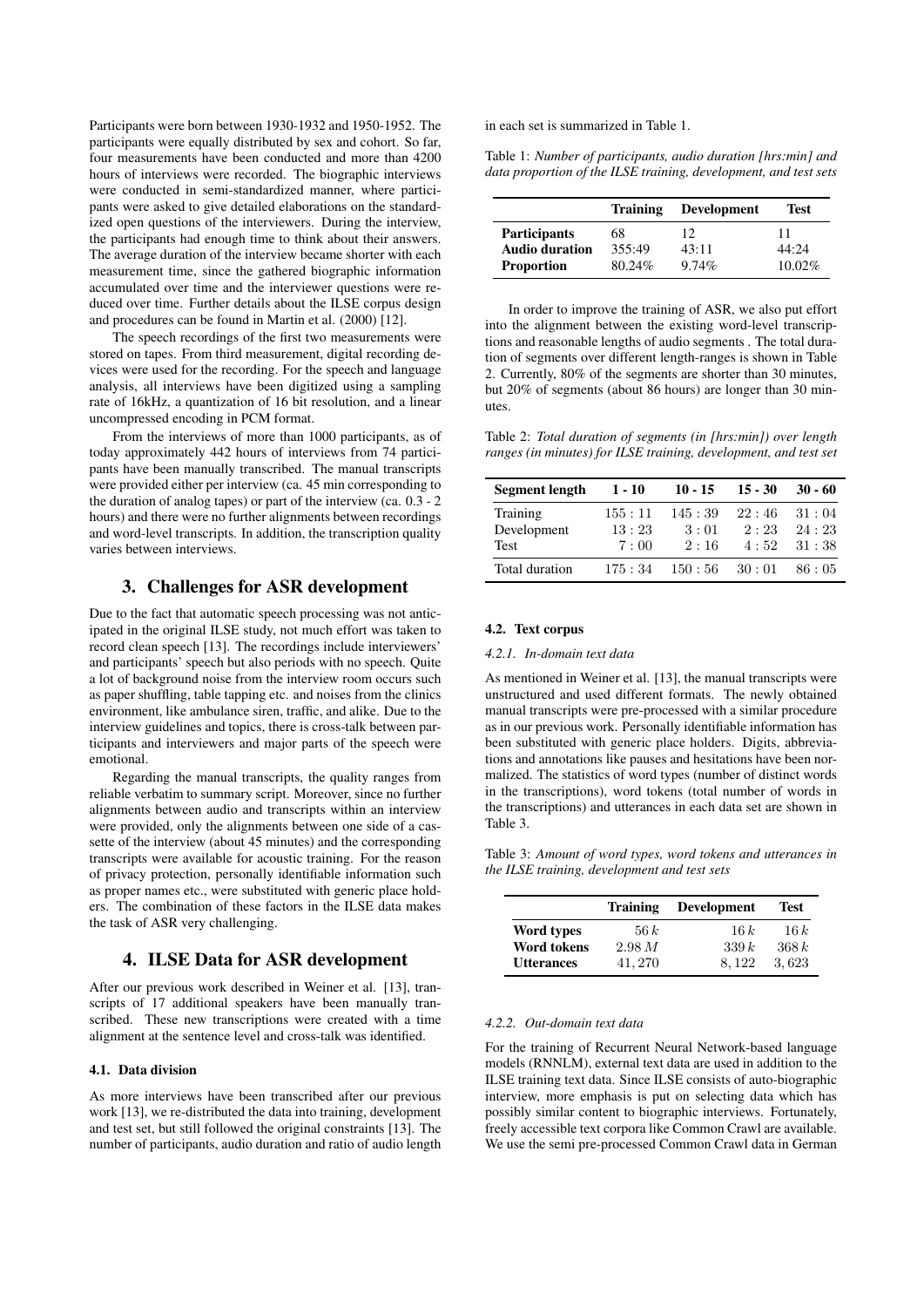from Buck et al. [15] as data source (about 640 GB). Before selecting data similar to the ILSE corpus, the Common Crawl data was normalized. Digits were converted to words; commonly used abbreviations were substituted with their full form and common misspellings in German were corrected; all punctuation were removed and all words were lowercased.

As similarity measure between text data, we applied the Term Frequency–Inverse Document Frequency (tf-idf). The following selection procedure was applied: Firstly, tf-idf scores of the 5-gram-terms of the normalized ILSE data were calculated and 500 5-gram-terms with highest tf-idf score were selected as more interesting terms for the ILSE corpus. Then sentences which contained any of the selected 5-gram-terms were selected from the normalized Common Crawl data. With these steps, about 150 GB data has been selected and used for RNNLM training.

### 4.3. Pronunciation dictionary

In the step of building a pronunciation dictionary, all words in the training data are extracted and included in the pronunciation dictionary. As mentioned in Section 4.2.1, proper names, city and street names were substituted with generic place holders in transcripts, which consequently causes a mismatch between speech and corresponding word-level transcriptions. To reduce potential errors from these mismatches, pronunciation variants for generic place holders are defined. For example, all female name are anonymized as *[anonymised firstname female]* in the transcripts. For this dictionary entry, we added pronunciations of real female names as pronunciation variants. The Out-Of-Vocabulary (OOV) rate of the resulting pronunciation dictionary on the development set is 1.64%.

To reduce the OOV-rate, most frequent words are extracted from external corpora, such as the *Biographische und Reiseerzahlungen ¨* [16], *Pfeffer-Korpus* [17] and *Quaero*<sup>2</sup> . These corpora contain over 2M word types and about 194M word tokens. Those most frequent 10k words of the external corpora, which did not appear in the ILSE training data, are added to the pronunciation dictionary. The pronunciations of these words are generated using Sequitur G2P [18], which was trained with the ILSE-only pronunciation dictionary. After adding the words from the mentioned external corpora, the final pronunciation dictionary consists of 61.7k words and gives an OOV-rate on the development of 1.50%.

# 5. ASR development

Recently, speech recognition technology has gained significant improvements and matches human performance for selected tasks. However, data sparsity is still an issue for training reliable acoustic and language models, especially DNN-based models. In our previous work [13], we developed a hybrid HMM-DNN based ASR for ILSE data. However, the Word Error Rate (WER) of the system was very high. From the experience of developing ASR in previous work and considering the specialty of ILSE corpus, we steered our attention toward the following issues: In our previous experiments, hybrid HMM-DNN based ASR systems outperformed HMM-Gaussian Mixture Model (GMM). However, for training a reliable DNN based acoustic model, the available ILSE data for ASR development was not enough. For that reason we continue our effort to manually transcribe and add additional interviews, so that more data can be used for supervised ASR training. In the meantime,

state-of-the-art neural network architectures, like CNN-TDNNf for acoustic training and RNN for language modeling are used. Another point for improving ASR performance could be an audio segmentation into suitable segments. Since unaligned transcripts for audio recordings with duration of at least 45 minutes were provided, the segments for training acoustic model were too long. Therefore, we put effort to segment the data into appropriate segment lengths (Section 4). Compared to the previous work, most of the segments have shorter length in this work.

Moreover, RNN-based language models have shown promising results [19, 20, 21]. In this study, RNN based language models are trained and used to perform lattice rescoring.

Right after our previous study [13], a hybrid HMM-DNN based ASR system was developed as baseline system with similar fashion as in this study. This baseline system is used for experiments with force alignment.

# 5.1. Acoustic modeling

Two sets of acoustic modeling experiments are conducted: one uses our baseline system [13] to produce initial forced alignments, the other uses flat-start for HMM-GMM initialization. All hybrid HMM-DNN based ASR systems are developed using the open-source Kaldi ASR toolkit [22].

For training DNN-based acoustic models, HMM-GMM based recognition systems are first developed to get alignments. The HMM-GMM based acoustic models are built using 39-dimensional stacked Mel-Frequency Cepstral Coefficients (MFCCs). We apply Cepstral Mean and Variance Normalization (CMVN) with context size of 7 frames. Subsequently a Linear Discriminant Analysis (LDA) + Maximum Likelihood Linear Transform (MLLT) model is generated. Finally, Speaker Adaptive Training (SAT) is performed using an affine transform, feature space Maximum Likelihood Linear Regression (fMLLR). Based on the Switchboard (SWBD) recipe that has been released together with Kaldi, we tune the system to optimize the parameters for numbers of states and Gaussians. In all experiments, fMLLR models outperform the monophone, triphone and LDA+MLLT models. Hence, the alignments from fMLLR models are used for DNN training.

For DNN-based acoustic training, a Factored Time Delay Neural Network with additional Convolutional layers (CNN-TDNNf) is used. 40-dimensional cepstral truncation, 3 dimensional pitch features and 100-dimensional iVectors [23] are given as input to the neural network. The structure of hidden layers and training epoch are tuned based on the WSJ recipe. The current best acoustic model is trained with 19 hidden layers (9 CNN layers followed by 10 TDNNf). The first TDNNf layer following just after the CNN layer consists of 256 bottleneck units and the other 9 TDNNf layers have 1024 nodes and 128 bottleneck units. All acoustic models are trained with the same hyper-parameters, i.e., initial learning rate of 0.005, final learning rate of 0.00005, and minibatch-size of 128, 64. The best acoustic model is trained with 7 epochs.

# 5.2. Language modeling

For first-pass decoding, we use a traditional 3-gram language model (LM), which consists of an interpolated language model based on a 3-gram LM trained with ILSE data only interpolated with an LM trained from the *Biographische und Reiseerzahlungen ¨* , *Pfeffer-Korpus* and *Quaero* corpora. Both 3-gram LMs are trained by applying modified Kneser-Ney discounting [24] and interpolated with the best interpolation weight optimized on a held-out set. For training and evaluat-

<sup>2</sup>http://www.quaero.org/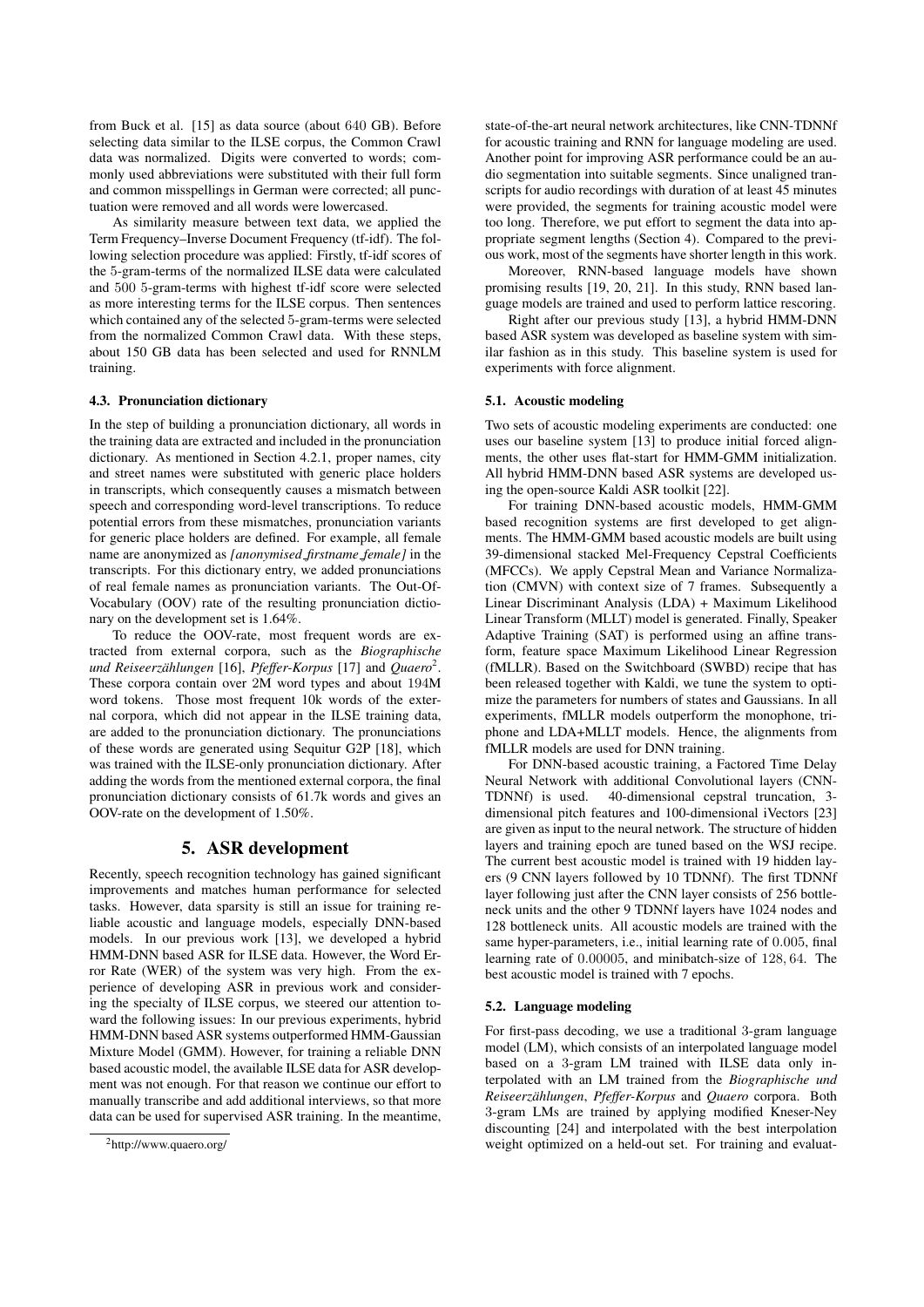

Figure 1: *Performance of ASR systems, with (a) forced-aligned acoustic model initialization and (b) flat start*

ing language models, we used the SRILM toolkit [25]. The 3-gram perplexity (PPL) of the interpolated language model on the development set is 103.5.

Two RNNLMs are trained using the ILSE training data only ( $RNNLM<sub>ILSE</sub>$ ) and selected Common Crawl data in addition to ILSE training data ( $RNNLM_{LSE+CC}$ ) as described in section 4.2.2. The RNNs are a mixture of three TDNN layers with two Long short-term memory (LSTM) layers with 800 dimensions. The vocabulary of the pronunciation dictionary is used as vocabulary of the language models. RNNLM training is performed with the open-source Kaldi ASR toolkit [22]. The perplexity of the RNNLMILSE is 109.7. The perplexity of the RNNLMILSE+CC is 159.7.

# 6. Experimental results

Two hybrid HMM-DNN recognition systems are created in this study, one with acoustic models initialized with forced alignment and one with acoustic models initialized with flat start. The WER of baseline hybrid HMM-DNN model, which is used to provide the forced alignment achieves 56.59% WER on the development set.

Decoding was performed in a two-step approach. In the first pass, the 3-gram LM was used to produce lattices for the second-pass decoding. In the second-pass decoding, the lattices are rescored using 5-gram approximation of the RNNLMs. We present the first-pass decoding performances of (1) the HMM-GMM model which provided forced alignments, (2) the resulting HMM-DNN model, (3) the second-pass decoding of the HMM-DNN model using the  $RNNLM<sub>ILSE</sub>$ , and (4) using the  $RNNLM_{ILSE+CC}$ . Figure 1 compares the evaluation results of these four ASR recognition systems, one time initialized with forced alignment (Figure 1a) and another time with flat start (Figure 1b), respectively.

Comparing the four ASR systems we observe – not too surprisingly – that the HMM-DNN based models outperform the corresponding HMM-GMM models by more than 30% relative in the first-pass decoding. In the second-pass decoding the RNNLMs achieve a small WER reduction compared to first-pass decoding. The RNNLMILSE+CC outperforms the RNNLMILSE in terms of WER, although the latter gave a much lower perplexity.

Compared to the first-pass decoding results, the RNNLMILSE+CC achieves on average a 2.62% relative WER improvement, and only 0.81% relative WER improvement is gained when using the RNNLM<sub>ILSE</sub>.

Finally, the initialization variation results in significant performance difference of the hybrid HMM-DNN model. Comparing the right and left side of Figure 1 shows that the flat start initialization outperforms models resulting from the forced alignment, indicating issues with our baseline system from prior work. Our currently best performing ASR system achieves 50.39% WER on the development set of the ILSE data.

# 7. Conclusions

We presented our effort to develop an ASR system that automatically transcribes biographic ILSE interviews. The resulting transcripts will be provided to researchers engaged in research on adult development and aging. Furthermore, we aim to apply our work to the automatic extraction of linguistic features for casual low-cost and widespread screening of age-related cognitive decline from conversational speech.

We took several steps forward to overcome challenges of the ILSE data. In particular, we added pronunciation variants for anonymized items to mitigate the mismatch between speech and transcripts. We retrieved topic-relevant data from a large corpus in order to train more reliable RNN based language models. We improved the acoustic models by increasing the amount of data for supervised training, split speech segments into more appropriate length, and studied the impact of model initialization on the HMM-DNN models. After applying the RNNLMs for the second-pass decoding, the final ASR system for conversational ILSE interviews achieves a WER of 50.39%. This performance clearly leaves room for improvements. Among the open challenges, we plan to address regional dialect variations, cohort specific modeling, and to look into the details of the poor audio quality and noise robust acoustic models. This will also pave the road for unsupervised or semi-supervised training using all of the available speech data.

# 8. Acknowledgements

This work was supported by the Deutsche Forschungsgemeinschaft (DFG) through the project "ALMED - acoustic and linguistic features for early prediction of cognitive deficits" (403605461).